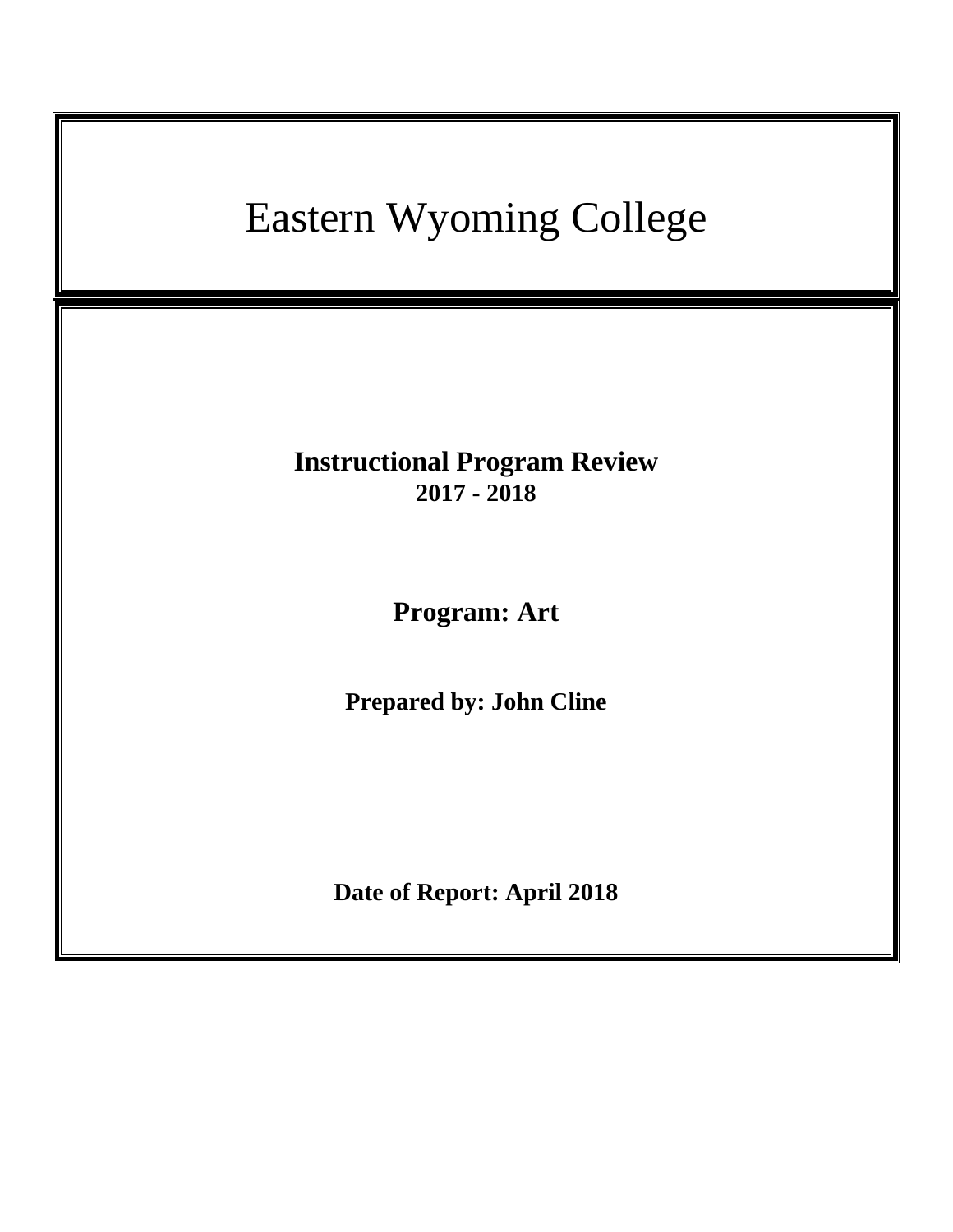# **EASTERN WYOMING COLLEGE Instructional Program Review**

#### **Program Name**: ART

#### **Part I: Statistical Data from the past three years:**

|                                  | $2014 - 2015$ | $2015 - 2016$ | $2016 - 2017$ | 5-Year<br>Average |
|----------------------------------|---------------|---------------|---------------|-------------------|
| <b>Annualized FTE Enrollment</b> | 38.4          | 40.8          | 31.8          | 39.9              |
| <b>Annualized FTE Faculty</b>    | 4.5           |               | 3.4           | 4.2               |
| # Students                       | 10            |               |               | 8.8               |
| # Graduated                      |               |               |               |                   |

 $\overline{FTE} = \text{Full-time equivalent}$  Notes:

#### **Modes of Delivery**:

 $\boxed{x}$  Online compressed video  $\boxed{X}$  face-to-face

### **Advisory Committee Members and Title or Role**: N/A

### **Community Partners or Internships**: N/A

### **Revisions in Curriculum Since Last Review**:

Since the last review, ART 2220 was deleted since it doesn't transfer to UW as a program requirement. ART 2141 (Professional Practices in the Arts) was added. A course fee of \$40 was added to ART 2410. The Approved Elective category was expanded to include all 1000-level courses or higher.

## **Part II Narrative Analysis**

### **Description of National Trends**

| <b>Trends</b>               | Employment |                  | Percent Change | <b>Job Openings</b> |
|-----------------------------|------------|------------------|----------------|---------------------|
|                             | 2016       | 2026 (projected) |                |                     |
| <b>Fine Artists</b>         | 28000      | 29900            | 7%             | 2400                |
| Artists and Related Workers | 12800      | 13500            | 6%             | 1500                |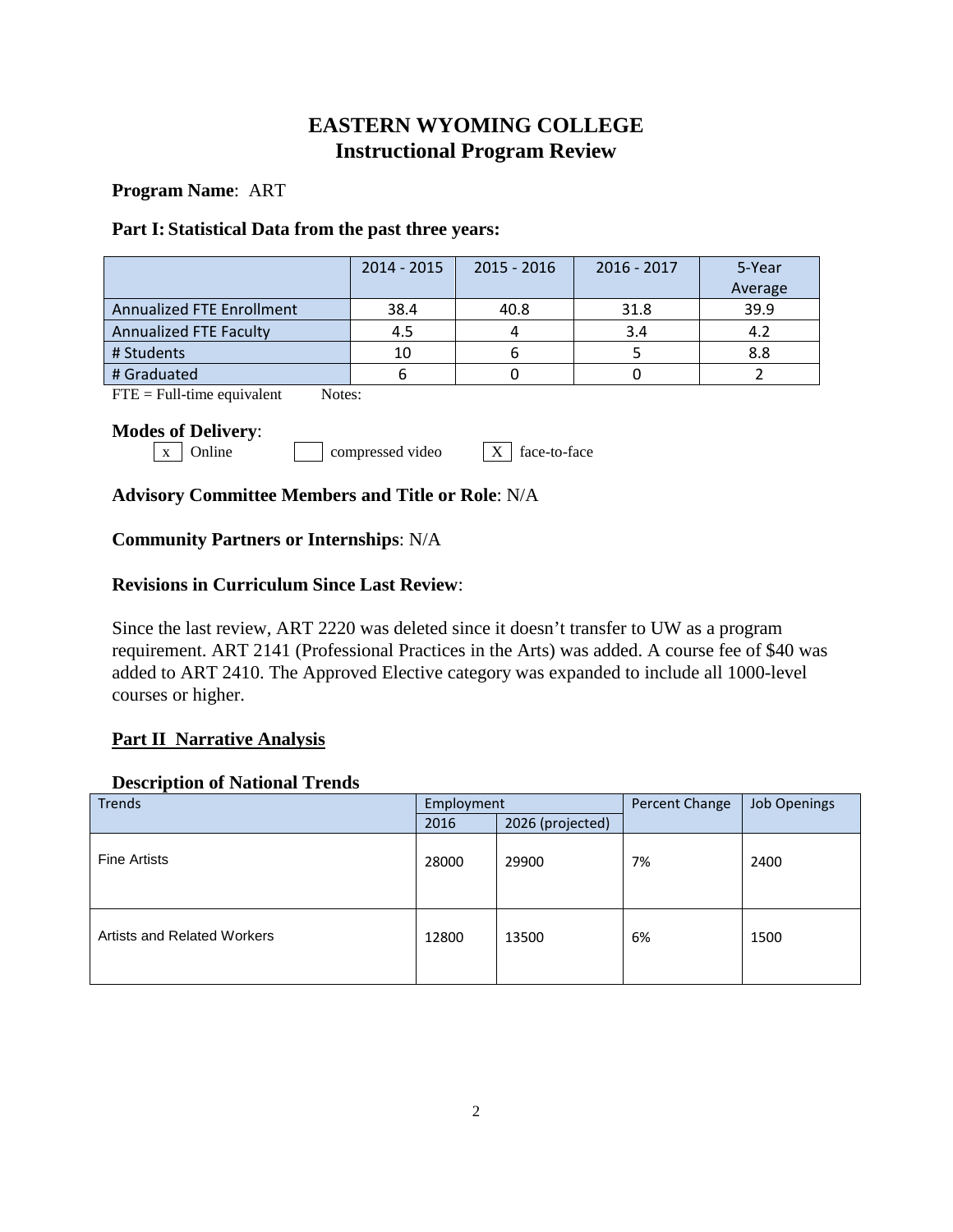### **Activities in Support of Student Recruitment and Retention:**

Each year, I normally visit the Wyoming State High School Art Symposium to promote EWC's art program. I did this in the Spring of 2016, but for the past two years I have ceased this practice. I have found it to be ineffective for recruiting purposes. Students who attend this event are not in the mindset to visit with representatives of college and university art programs. The organizers of this event have structured it in a way that also makes one-on-one interaction between colleges and students challenging. If this event changes in the future, I will reconsider this decision. As it is, there is no return on my investment of time and money.

I have decided to direct my recruitment efforts locally by continuing to visit area high schools to meet directly with students in that setting. I participate in other activities in coordination with Admissions, such a Technology Day, in order to provide prospective students with information about art at EWC. I am also currently working with College Relations and the Admissions Office to create some promotional materials to send to prospective students.

### **Assessment of Student Learning:**

Student learning outcomes are assessed by means of an exhibition of work created by the students during their period of study at EWC. Starting in the academic year of 2018, graduating students will be required to take ART 2141 Professional Practices in the Visual Arts.

### **Strengths of the Program and Faculty:**

The EWC Art Program is strong in the ways that EWC as a college is strong: personal contact with students, welcoming environment, etc. One of the most significant improvements to the program is the gallery exhibition space made available since the Fine Art lobby renovation in the summer of 2017. Students now have a clean, attractive area in which to showcase their art.

The EWC Art Club struggled through the past three years, but is now back under better student leadership. This is an essential part of the art program, as it provides students with additional and vital experiences in the visual arts.

The 2+2 agreement with the University of Wyoming is on the verge of completion.

Camaraderie among the current group of art majors is strong. Students who are reserved or reluctant to open up are being respected and brought into the activities of the program and the Art Club. Students who have natural abilities are being challenged to expand their skill set and also their understanding of art in terms of its history and the critical discourse surrounding it.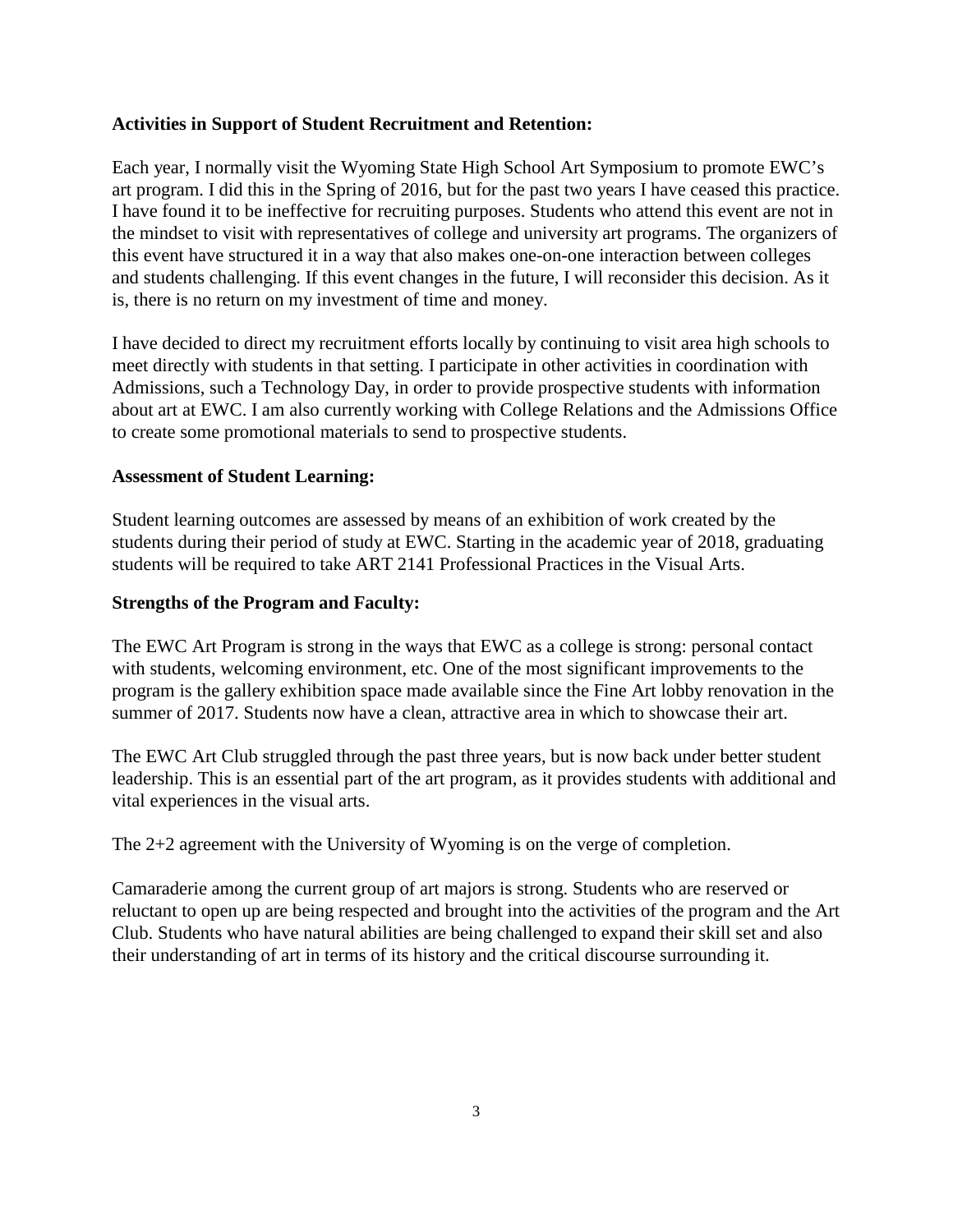#### **Internal Data Collected by the EWC Art Program:**

Since I took up this position in the Spring of 2011, I have kept a running tally of the number of students who enter the program as declared art majors at EWC's main campus. There were eight students in the program when I arrived. I have included them in the table below:

| Semester         | <b>Students</b> | <b>Students</b>  | <b>Students</b>  | <b>Students</b>  | <b>Students</b> | <b>Students</b>  |
|------------------|-----------------|------------------|------------------|------------------|-----------------|------------------|
|                  | enrolled in     | who enter        | who will         | who return       | who earn        | still            |
|                  | the             | the              | not return       | the              | their           | enrolled         |
|                  | program         | program.         | the              | following        | A.A. in         | in the           |
|                  | when Cline      |                  | following        | semester         | Art.            | program          |
|                  | takes over      |                  | semester         | but will not     |                 | as of            |
|                  | the             |                  |                  | graduate.        |                 | May              |
|                  | position.       |                  |                  |                  |                 | 2018.            |
| Spring 2011      | 8               | $\boldsymbol{0}$ | $\overline{0}$   | $\overline{2}$   | 6               |                  |
| <b>Fall 2011</b> |                 | 7                | $\overline{2}$   | $\overline{2}$   | 3               |                  |
| Spring 2012      |                 | $\mathbf{1}$     | $\overline{0}$   | $\mathbf{1}$     | $\overline{0}$  |                  |
| <b>Fall 2012</b> |                 | 5                |                  | 3                |                 |                  |
| Spring 2013      |                 | $\overline{2}$   | $\overline{0}$   | $\overline{0}$   | $\overline{2}$  |                  |
| <b>Fall 2013</b> |                 | $\overline{c}$   |                  | 1                | $\overline{0}$  |                  |
| Spring 2014      |                 | $\overline{0}$   | $\overline{0}$   | $\overline{0}$   | $\overline{0}$  |                  |
| <b>Fall 2014</b> |                 | $\mathbf{1}$     | $\boldsymbol{0}$ | $\mathbf{1}$     | $\overline{0}$  |                  |
| Spring 2015      |                 | $\boldsymbol{0}$ | $\boldsymbol{0}$ | $\overline{0}$   | $\overline{0}$  |                  |
| Fall 2015        |                 | 5                | $\overline{4}$   | $\mathbf{1}$     | $\overline{0}$  |                  |
| Spring 2016      |                 | $\overline{0}$   | $\overline{0}$   | $\boldsymbol{0}$ | $\overline{0}$  |                  |
| <b>Fall 2016</b> |                 | 3                |                  | $\mathbf{1}$     | $\theta$        | $\mathbf{1}$     |
| Spring 2017      |                 | 1                | $\overline{0}$   | $\overline{0}$   | $\overline{0}$  | $\boldsymbol{0}$ |
| Fall 2017        |                 | $\overline{7}$   | 3                | $\overline{0}$   | $\overline{0}$  | $\overline{4}$   |
| Spring 2018      |                 | $\overline{2}$   |                  | $\overline{0}$   | $\overline{0}$  | $\boldsymbol{0}$ |
| <b>Totals</b>    | 8               | 36               | 13               | 12               | 12              | 5                |

### **Part III Recommendations**

#### **Faculty Recommendations:**

My recommendations for continuous improvement are as follows:

A. Program Changes: Previously, I recommended creating a degree path with an optional digital design component. Andy Espinoza and I were working on this, but his retirement put an end to it. I still think that this would be a good direction for the art program. It would require additional software and hardware that the college does not currently possess.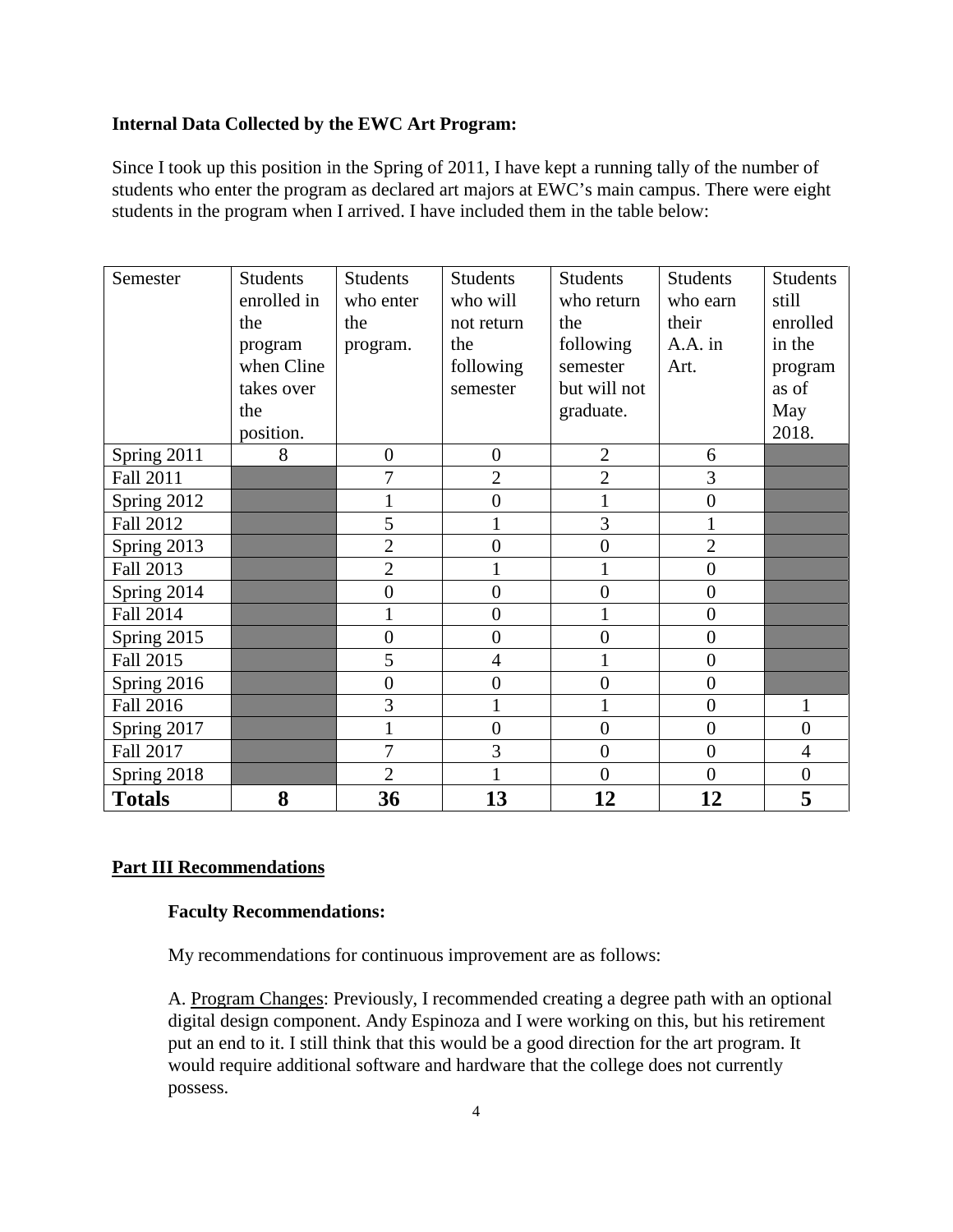B. Equipment and Facilities: The facilities are weak when it comes to classes such as Sculpture and Ceramics. We have no sculpture studio at the moment. Ideally, the program should have two studio spaces, one for 2-D work, such as drawing and painting; and another for 3-D work like sculpture and ceramics. The various approaches to art-making require various studio environments. The current facilities limit the content of certain courses in adverse ways. Without tools and other heavy equipment, classes like sculpture suffer under the current circumstances.

C. Budget: The current budget is sufficient for the program. The real need is additional studio space.

D. Student Learning: Students would be best served by an additional voice. It would be advisable to begin investigating ways to provide not only better facilities for 3-D art classes, but also add an additional instructor, at least only at adjunct-level, to allow students to bounce their artistic ideals off more than one person. Right now, it is clear that the size of the program doesn't merit additional full-time faculty, but it is something to aim for.

**Action Plans –** I am uncertain as to the status of the strategic planning process. The process that was in place during the last Program Review cycle seems to have been interrupted during administrative turn-over. There are no strategic plans to attach.

#### **Advisory Committee Recommendations: N/A**

#### **Division Chair Recommendations:**

I have reviewed Mr. Cline's Instructional Program Review for 2017-2018 and it is clear under his leadership the Art Program continues to have a positive impact on EWC. Mr. Cline continues to address enrollment and retention efforts through recruitment and outreach efforts.

The assessment of students through the exhibition of their art demonstrates excellent real world experience, showcases exceptional program outcomes and is strong evidence of specific student accomplishments.

Mr. Cline's recommendation that EWC add a digital design component to the Art Program in collaboration with a computer instructor to improve the curriculum are also welcome. As outlined in the previous Program Review Mr. Cline has requested an adjunct or additional faculty in order to adequately address the requirements of a 3-D program. To accommodate program expansion and growth additional studio space and equipment will be required.

The EWC Art Program led by Mr. Cline has, as described, made effective use of organizational resources. However, additional resources will be necessary in order to expand and adequately address the program objectives.